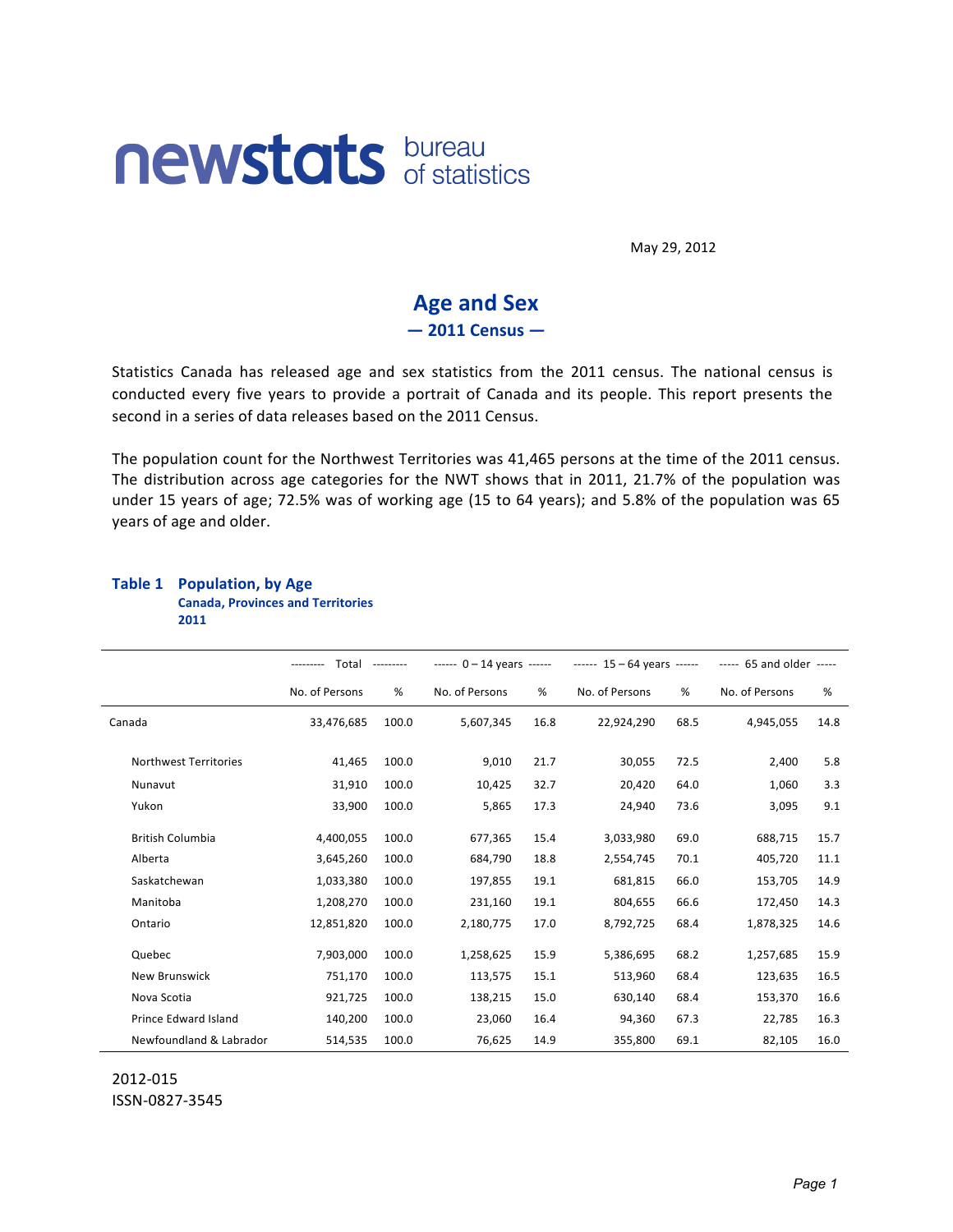



In 2011, the NWT had one of the youngest populations in Canada. The proportion of the population under 15 years of age was the second highest after Nunavut. In general, the high proportion of young people in the NWT reflects the higher fertility rate compared to other jurisdictions.

The statistics also show that 72.5% of the NWT population was between 15 and 64 years of age (working age group). This proportion was the second highest after Yukon. Among the provinces, Alberta, British Columbia and Newfoundland and Labrador had the highest proportion of people between 15 and 64 years of age. Nunavut and the NWT had the lowest proportion of seniors in Canada, while Quebec and the Atlantic Provinces had the highest.

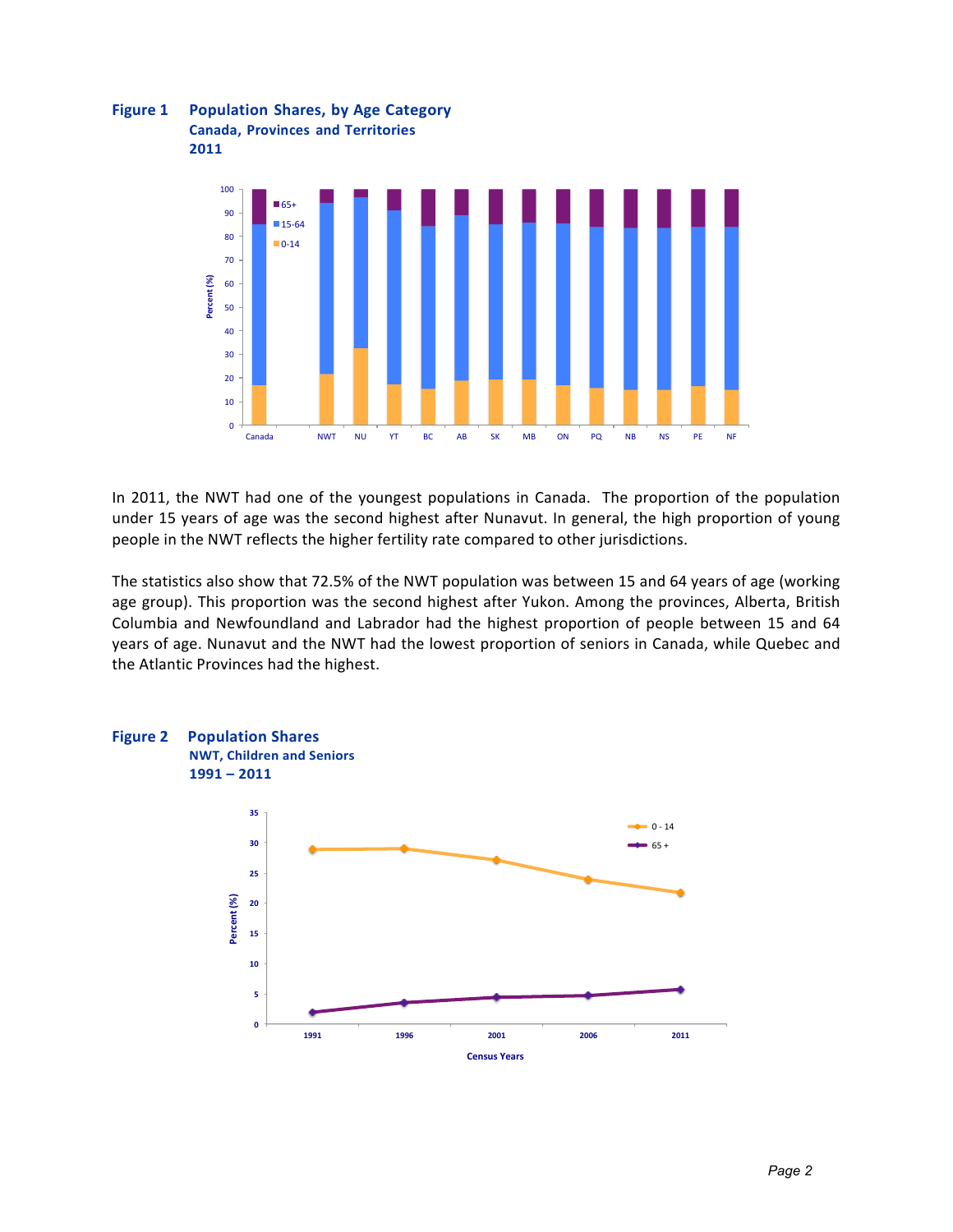While the NWT has a low proportion of seniors, the share has more than doubled and it has been the fastest growing age segment over the last 20 years (Table 2). Additionally, the number of those aged 45 to 64 has increased significantly, which is a result of the aging baby boomers. In contrast, figure 2 shows the share of children under 15 years has been steadily decreasing, narrowing the population gap between the seniors and younger generations.

In addition to a shift in the senior population between 2006 and 2011, another notable change since 2006 was the decline in those aged 35 to 44 and 5 to 19. This change may reflect the relatively high net out-migration of parents and their children over the last 5 years. However, the young working age group (aged 20 to 34) has shown an increase since 2006. This might be explained by an influx of young workers into the territory.

#### **Table 2 • Population by Age: Historical Changes Northwest\$Territories Since\$2006\$and\$1991 Censuses**

|           | -------- 2011 ------- |       | -------- 2006 ------- |       | -------- 1991 ------- |       | ------- % Change ------- |                 |  |  |
|-----------|-----------------------|-------|-----------------------|-------|-----------------------|-------|--------------------------|-----------------|--|--|
|           | No. of Persons        | %     | No. of Persons        | %     | No. of Persons        | $\%$  | $(2006 - 2011)$          | $(1991 - 2011)$ |  |  |
| All Ages  | 41,465                | 100.0 | 41,460                | 100.0 | 36,890                | 100.0 | 0.0                      | 12.4            |  |  |
| $0 - 4$   | 3,285                 | 7.9   | 3,220                 | 7.8   | 4,060                 | 11.0  | 2.0                      | $-19.1$         |  |  |
| $5 - 9$   | 2,860                 | 6.9   | 3,095                 | 7.5   | 3,500                 | 9.5   | $-7.6$                   | $-18.3$         |  |  |
| $10 - 14$ | 2,870                 | 6.9   | 3,605                 | 8.7   | 3,090                 | 8.4   | $-20.4$                  | $-7.1$          |  |  |
| $15 - 19$ | 3,390                 | 8.2   | 3,560                 | 8.6   | 2,830                 | 7.7   | $-4.8$                   | 19.8            |  |  |
| $20 - 24$ | 3,340                 | 8.1   | 3,160                 | 7.6   | 3,270                 | 8.9   | 5.7                      | 2.1             |  |  |
|           |                       |       |                       |       |                       |       |                          |                 |  |  |
| $25 - 29$ | 3,445                 | 8.3   | 3,345                 | 8.1   | 4,060                 | 11.0  | 3.0                      | $-15.1$         |  |  |
| $30 - 34$ | 3,305                 | 8.0   | 3,100                 | 7.5   | 3,940                 | 10.7  | 6.6                      | $-16.1$         |  |  |
| $35 - 39$ | 2,985                 | 7.2   | 3,250                 | 7.8   | 3,405                 | 9.2   | $-8.2$                   | $-12.3$         |  |  |
| $40 - 44$ | 3,035                 | 7.3   | 3,655                 | 8.8   | 2,790                 | 7.6   | $-17.0$                  | 8.8             |  |  |
| $45 - 49$ | 3,380                 | 8.2   | 3,365                 | 8.1   | 1,825                 | 4.9   | 0.4                      | 85.2            |  |  |
|           |                       |       |                       |       |                       |       |                          |                 |  |  |
| $50 - 54$ | 3,105                 | 7.5   | 2,785                 | 6.7   | 1,295                 | 3.5   | 11.5                     | 139.8           |  |  |
| $55 - 59$ | 2,390                 | 5.8   | 2,095                 | 5.1   | 975                   | 2.6   | 14.1                     | 145.1           |  |  |
| $60 - 64$ | 1,680                 | 4.1   | 1,245                 | 3.0   | 675                   | 1.8   | 34.9                     | 148.9           |  |  |
| $65 - 69$ | 980                   | 2.4   | 710                   | 1.7   | 259                   | 0.7   | 38.0                     | 278.4           |  |  |
| $70 - 74$ | 585                   | 1.4   | 525                   | 1.3   | 171                   | 0.5   | 11.4                     | 242.1           |  |  |
|           |                       |       |                       |       |                       |       |                          |                 |  |  |
| $75 - 79$ | 400                   | 1.0   | 355                   | 0.9   | 127                   | 0.3   | 12.7                     | 215.0           |  |  |
| $80 - 84$ | 240                   | 0.6   | 215                   | 0.5   | 79                    | 0.2   | 11.6                     | 203.8           |  |  |
| $85 +$    | 195                   | 0.5   | 165                   | 0.4   | 79                    | 0.2   | 18.2                     | 146.8           |  |  |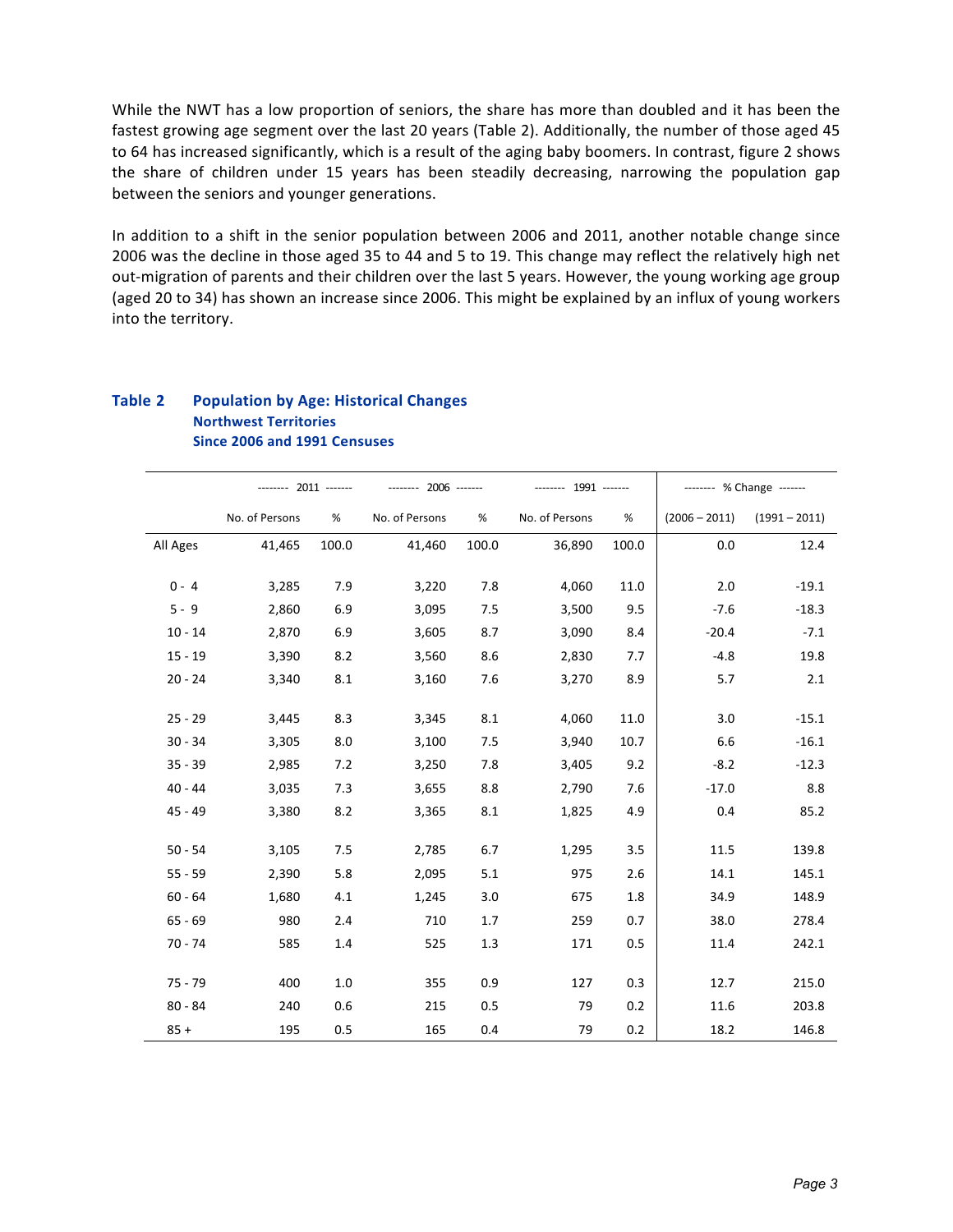The population pyramid shows the aging of the NWT population between the 1991 and 2011 censuses (Figure 3). The most notable change occurred between the ages of 45 and 69. The baby boomers and seniors have aged considerably over the last 20 years, as the age structure has shifted into the older age categories. In contrast, those aged 25 to 39 as well as those less than 15 years of age have shown a decline over the same period. The decrease in the number of children reflects a decline in the birth rate, while the increase in the older age groups is indicative of improvements in life expectancy.





One interesting point about the sex structure in the NWT is that there are more males than females (Table 3). In 2011, the sex ratio was 103 males per 100 females, while for Canada it was 98 males per 100 females. The NWT may have a higher number of males than females due to historical circumstances. Historically, NWT's resourced based economy would have attracted male migrants to work in the resource based jobs.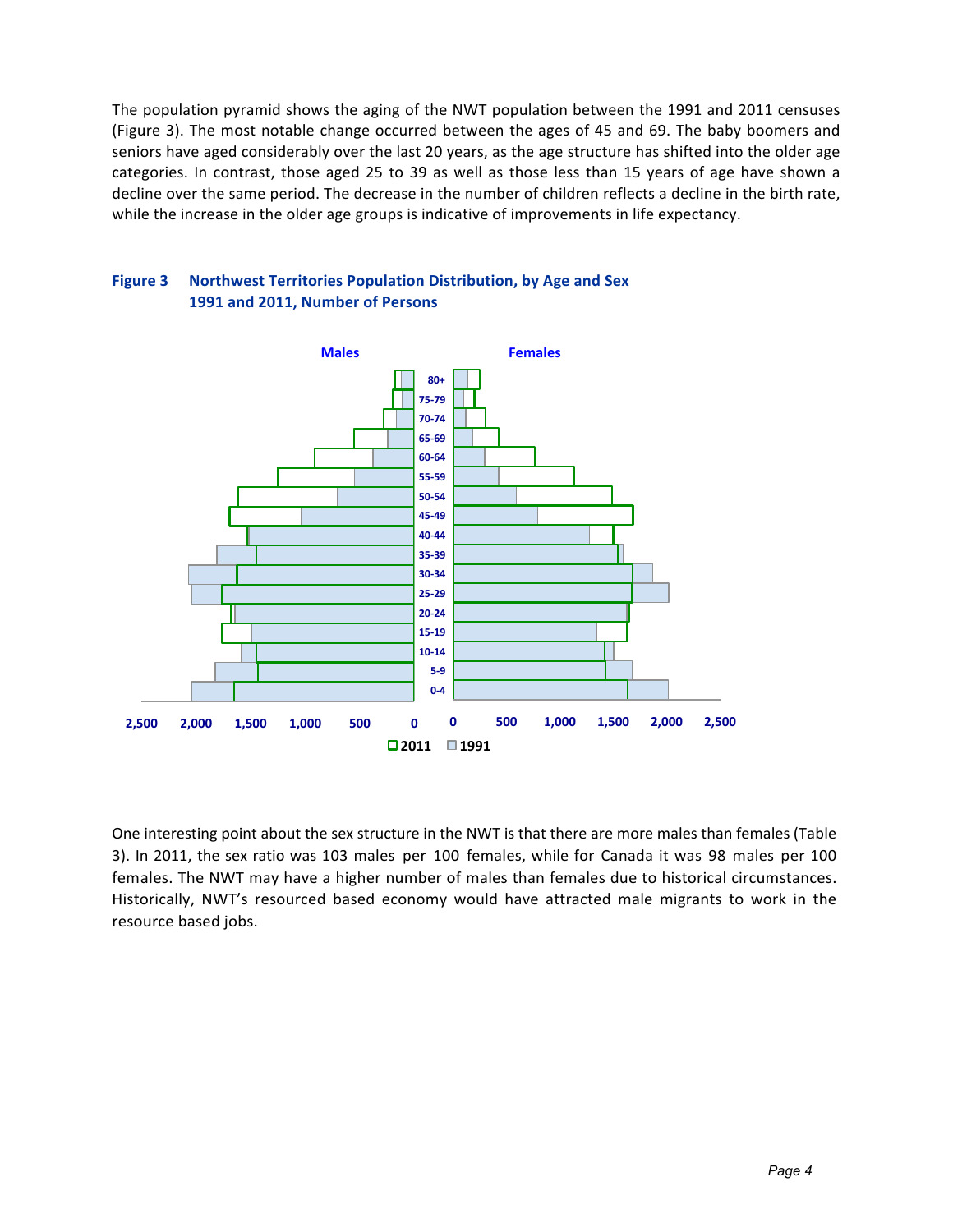#### Table 3 **Population, by Age and Sex Northwest Territories** 2011

|                | -------------- Total --------------- |       | --------------- Male --------------- |       | --------------- Female ------------- | Sex Ratio |                       |  |
|----------------|--------------------------------------|-------|--------------------------------------|-------|--------------------------------------|-----------|-----------------------|--|
|                | No. of Persons                       | %     | No. of Persons                       | %     | No. of Persons                       | $\%$      | (Males to<br>Females) |  |
| All Ages       | 41,465                               | 100.0 | 21,065                               | 100.0 | 20,400                               | 100.0     | 1.03                  |  |
| Under 15 years | 9,015                                | 21.7  | 4,540                                | 21.6  | 4,480                                | 22.0      | 1.01                  |  |
| $0 - 4$        | 3,285                                | 7.9   | 1,655                                | 7.9   | 1,635                                | 8.0       | 1.01                  |  |
| $5 - 9$        | 2,860                                | 6.9   | 1,435                                | 6.8   | 1,425                                | 7.0       | 1.01                  |  |
| $10 - 14$      | 2,870                                | 6.9   | 1,450                                | 6.9   | 1,420                                | 7.0       | 1.02                  |  |
| $15 - 19$      | 3,390                                | 8.2   | 1,765                                | 8.4   | 1,630                                | 8.0       | 1.08                  |  |
| $20 - 24$      | 3,340                                | 8.1   | 1,685                                | 8.0   | 1,650                                | 8.1       | 1.02                  |  |
| $25 - 29$      | 3,445                                | 8.3   | 1,765                                | 8.4   | 1,675                                | 8.2       | 1.05                  |  |
| $30 - 34$      | 3,305                                | 8.0   | 1,625                                | 7.7   | 1,680                                | 8.2       | 0.97                  |  |
| $35 - 39$      | 2,985                                | 7.2   | 1,450                                | 6.9   | 1,540                                | 7.5       | 0.94                  |  |
| $40 - 44$      | 3,035                                | 7.3   | 1,535                                | 7.3   | 1,500                                | 7.4       | 1.02                  |  |
| $45 - 49$      | 3,380                                | 8.2   | 1,695                                | 8.0   | 1,685                                | 8.3       | 1.01                  |  |
| $50 - 54$      | 3,105                                | 7.5   | 1,615                                | 7.7   | 1,490                                | 7.3       | 1.08                  |  |
| $55 - 59$      | 2,390                                | 5.8   | 1,255                                | 6.0   | 1,135                                | 5.6       | 1.11                  |  |
| $60 - 64$      | 1,680                                | 4.1   | 915                                  | 4.3   | 765                                  | 3.8       | 1.20                  |  |
| 65 and older   | 2,395                                | 5.8   | 1,225                                | 5.8   | 1,180                                | 5.8       | 1.04                  |  |

Table 4 shows the age distributions by community from the 2011 census. In general, the communities outside of Yellowknife have a higher proportion of youth (less than 15 years) and seniors (65+ years). By comparison, Yellowknife has a higher proportion of people in the working age categories (15 to 64 years).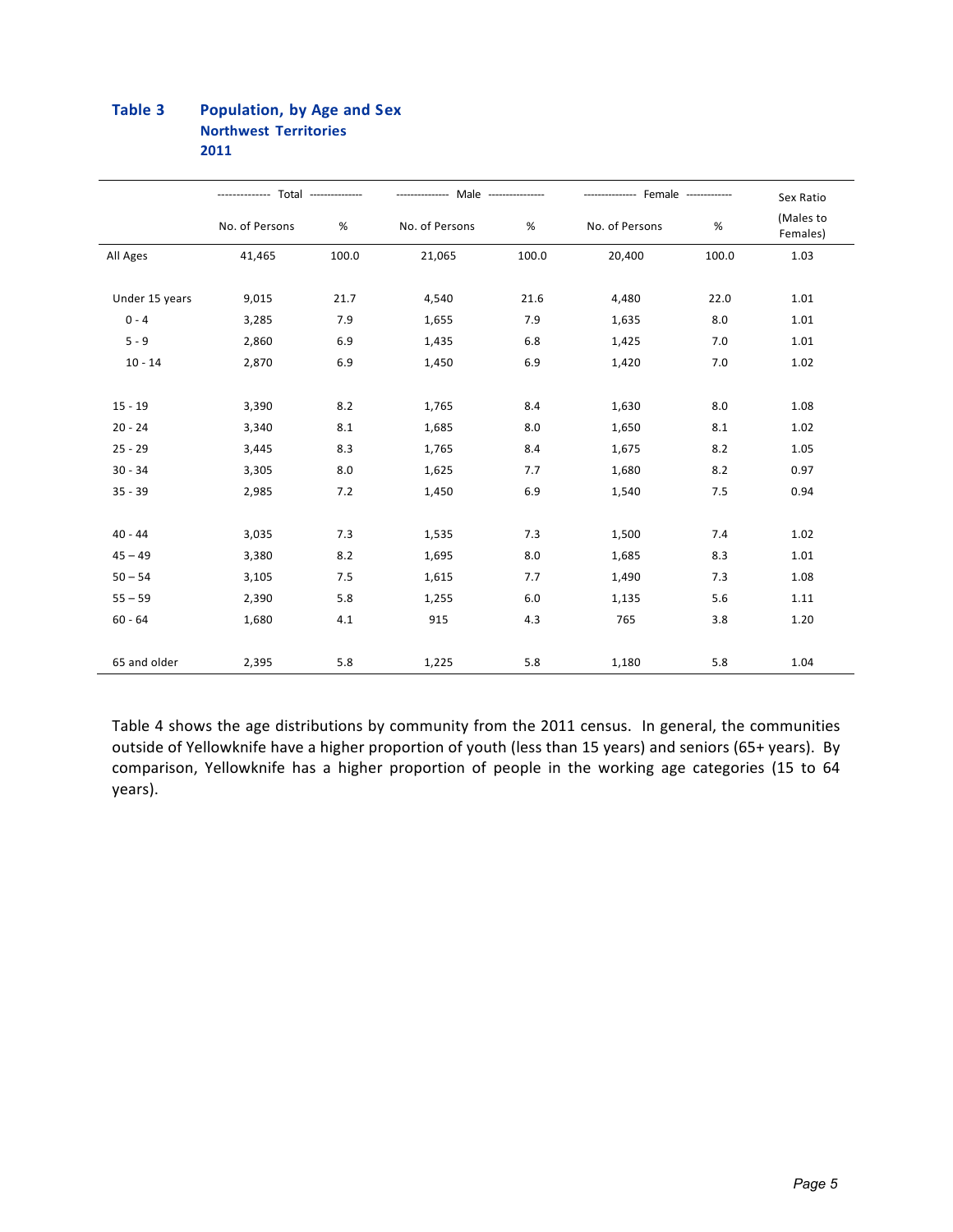### Table 4 Northwest Territories and Communities by Age Categories 2011

|                              | <b>Total</b> |       | $0 - 14$ |      | $15 - 24$ |      |       | $25 - 34$ |       | $35 - 44$ |       | $45 - 54$ |                          | $55 - 64$ |       | $65+$ |  |
|------------------------------|--------------|-------|----------|------|-----------|------|-------|-----------|-------|-----------|-------|-----------|--------------------------|-----------|-------|-------|--|
|                              | (# )         | (%)   | (#)      | (%)  | (# )      | (%)  | (# )  | (%)       | (# )  | (%)       | (#)   | (%)       | (#)                      | (%)       | (#)   | (%)   |  |
| <b>Northwest Territories</b> | 41,465       | 100.0 | 9,010    | 21.7 | 6,730     | 16.2 | 6,750 | 16.3      | 6,020 | 14.5      | 6,485 | 15.6      | 4,070                    | 9.8       | 2,400 | 5.8   |  |
| Aklavik                      | 635          | 100.0 | 140      | 22.0 | 110       | 17.3 | 105   | 16.5      | 75    | 11.8      | 90    | 14.2      | 55                       | 8.7       | 55    | 8.7   |  |
| Behchokò                     | 1,925        | 100.0 | 640      | 33.2 | 355       | 18.4 | 260   | 13.5      | 250   | 13.0      | 195   | 10.1      | 115                      | 6.0       | 110   | 5.7   |  |
| Colville Lake                | 150          | 100.0 | 65       | 43.3 | 25        | 16.7 | 10    | 6.7       | 15    | 10.0      | 20    | 13.3      | 5                        | 3.3       | 10    | 6.7   |  |
| Déline                       | 475          | 100.0 | 95       | 20.0 | 100       | 21.1 | 55    | 11.6      | 70    | 14.7      | 80    | 16.8      | 35                       | 7.4       | 35    | 7.4   |  |
| Detah                        | 210          | 100.0 | 55       | 26.2 | 35        | 16.7 | 15    | 7.1       | 20    | 9.5       | 45    | 21.4      | 15                       | 7.1       | 20    | 9.5   |  |
| Enterprise                   | 85           | 100.0 | 20       | 23.5 | 10        | 11.8 | 15    | 17.6      | 10    | 11.8      | 10    | 11.8      | 15                       | 17.6      | 10    | 11.8  |  |
| Fort Good Hope               | 515          | 100.0 | 120      | 23.3 | 90        | 17.5 | 90    | 17.5      | 55    | 10.7      | 55    | 10.7      | 50                       | 9.7       | 60    | 11.7  |  |
| Fort Liard                   | 535          | 100.0 | 145      | 27.1 | 85        | 15.9 | 70    | 13.1      | 85    | 15.9      | 70    | 13.1      | 40                       | 7.5       | 30    | 5.6   |  |
| Fort McPherson               | 790          | 100.0 | 195      | 24.7 | 150       | 19.0 | 105   | 13.3      | 95    | 12.0      | 100   | 12.7      | 55                       | 7.0       | 100   | 12.7  |  |
| <b>Fort Providence</b>       | 735          | 100.0 | 150      | 20.4 | 115       | 15.6 | 90    | 12.2      | 130   | 17.7      | 120   | 16.3      | 70                       | 9.5       | 55    | 7.5   |  |
| Fort Resolution              | 475          | 100.0 | 100      | 21.1 | 85        | 17.9 | 50    | 10.5      | 50    | 10.5      | 80    | 16.8      | 50                       | 10.5      | 60    | 12.6  |  |
| Fort Simpson                 | 1,235        | 100.0 | 260      | 21.1 | 180       | 14.6 | 185   | 15.0      | 160   | 13.0      | 210   | 17.0      | 160                      | 13.0      | 80    | 6.5   |  |
| Fort Smith                   | 2,095        | 100.0 | 460      | 22.0 | 325       | 15.5 | 260   | 12.4      | 290   | 13.8      | 310   | 14.8      | 240                      | 11.5      | 200   | 9.5   |  |
| Gamètì                       | 255          | 100.0 | 70       | 27.5 | 45        | 17.6 | 45    | 17.6      | 30    | 11.8      | 20    | 7.8       | 25                       | 9.8       | 15    | 5.9   |  |
| <b>Hay River</b>             | 3,600        | 100.0 | 720      | 20.0 | 560       | 15.6 | 475   | 13.2      | 480   | 13.3      | 660   | 18.3      | 405                      | 11.3      | 305   | 8.5   |  |
| Hay River Reserve            | 290          | 100.0 | 75       | 25.9 | 50        | 17.2 | 40    | 13.8      | 40    | 13.8      | 30    | 10.3      | 40                       | 13.8      | 20    | 6.9   |  |
| Inuvik                       | 3,465        | 100.0 | 780      | 22.5 | 535       | 15.4 | 610   | 17.6      | 465   | 13.4      | 530   | 15.3      | 340                      | 9.8       | 205   | 5.9   |  |
| Kakisa                       | 45           | 100.0 | 15       | 33.3 |           |      | 5     | 11.1      | 5     | 11.1      | 5     | 11.1      | $\overline{\phantom{a}}$ |           | 10    | 22.2  |  |
| Łutselk'e                    | 295          | 100.0 | 70       | 23.7 | 50        | 16.9 | 35    | 11.9      | 45    | 15.3      | 35    | 11.9      | 35                       | 11.9      | 20    | 6.8   |  |
| Nahanni Butte                | 105          | 100.0 | 20       | 19.0 | 15        | 14.3 | 10    | 9.5       | 15    | 14.3      | 15    | 14.3      | 15                       | 14.3      | 10    | 9.5   |  |
| Norman Wells                 | 725          | 100.0 | 145      | 20.0 | 105       | 14.5 | 135   | 18.6      | 100   | 13.8      | 140   | 19.3      | 75                       | 10.3      | 25    | 3.4   |  |
| Paulatuk                     | 315          | 100.0 | 55       | 17.5 | 95        | 30.2 | 45    | 14.3      | 45    | 14.3      | 35    | 11.1      | 15                       | 4.8       | 20    | 6.3   |  |
| Sachs Harbour                | 110          | 100.0 | 25       | 22.7 | 15        | 13.6 | 20    | 18.2      | 15    | 13.6      | 20    | 18.2      | 15                       | 13.6      | 10    | 9.1   |  |
| <b>Trout Lake</b>            | 90           | 100.0 | 25       | 27.8 | 10        | 11.1 | 20    | 22.2      | 20    | 22.2      | 5     | 5.6       | 5                        | 5.6       | 15    | 16.7  |  |
| Tsiigehtchic                 | 140          | 100.0 | 40       | 28.6 | 30        | 21.4 | 10    | 7.1       | 20    | 14.3      | 20    | 14.3      | 5                        | 3.6       | 20    | 14.3  |  |
| Tuktoyaktuk                  | 850          | 100.0 | 215      | 25.3 | 155       | 18.2 | 120   | 14.1      | 100   | 11.8      | 115   | 13.5      | 90                       | 10.6      | 50    | 5.9   |  |
| Tulita                       | 475          | 100.0 | 115      | 24.2 | 120       | 25.3 | 55    | 11.6      | 50    | 10.5      | 70    | 14.7      | 35                       | 7.4       | 25    | 5.3   |  |
| Ulukhaktok                   | 400          | 100.0 | 105      | 26.3 | 90        | 22.5 | 55    | 13.8      | 60    | 15.0      | 50    | 12.5      | 35                       | 8.8       | 20    | 5.0   |  |
| Wekweètì                     | 145          | 100.0 | 45       | 31.0 | 15        | 10.3 | 30    | 20.7      | 15    | 10.3      | 15    | 10.3      | 15                       | 10.3      | 5     | 3.4   |  |
| Whati                        | 490          | 100.0 | 140      | 28.6 | 105       | 21.4 | 75    | 15.3      | 65    | 13.3      | 45    | 9.2       | 30                       | 6.1       | 25    | 5.1   |  |
| Yellowknife                  | 19,235       | 100.0 | 3,820    | 19.9 | 2,990     | 15.5 | 3,610 | 18.8      | 3,065 | 15.9      | 3,145 | 16.4      | 1,905                    | 9.9       | 695   | 3.6   |  |

Note: Data may not sum due to rounding, '-' means data is zero or too small to be expressed.